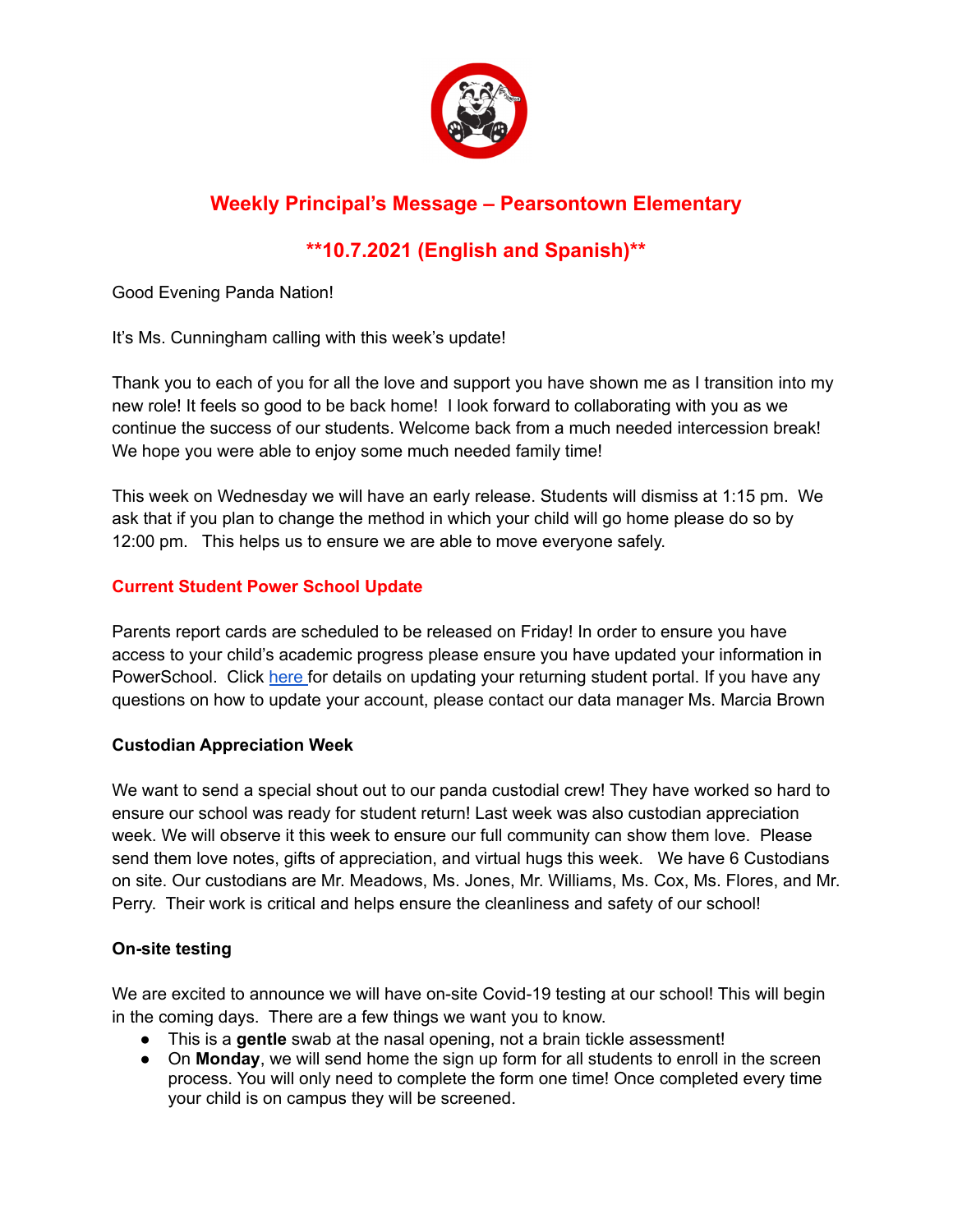

- A frequently asked question document will be coming out soon.
- We would like all students to sign up by Friday, October 15, 2021.
- Our **goa**l is to have at least **80%** of our students registered for testing!

#### **Volunteers and Visitors**

As of right now, all dps schools are closed to visitors and volunteers. If entering the building you will need principal approval prior to entry. All visitors are subject to [screening](https://docs.google.com/document/d/1q2cuKPGbC6GIx2ZiWM6GN4xhG0ofBoC3arsuhSQhEcY/edit), wearing the mask properly, and being escorted to visiting locations for contact tracing purposes.

### **Covid-19 Update**

There have been a few changes while you were away and we want to ensure you have the most up to date information possible. Click [here](https://drive.google.com/file/d/14PizvhuKMQiOkIKa4qmdupMH8fXO7AZC/view?usp=drive_web) for a link to a video from me with all things covid-19. We also want your feedback regarding Covid-19 and ways to continue supporting you! Please click [here](https://forms.gle/SwHywyWfW2f4AJMg7) to give us feedback after you have watched the video. You may refer back to this [presentation](https://docs.google.com/presentation/d/1oz-85WUp4RMLZ0zMPx_L7IRaVfB-kYVGvZ5oO3jU2lA/edit#slide=id.p1) if needed.

#### **Important Student Activity Updates:**

Battle of the Books Practice

 $\bullet$  Wednesday 8:30 - 9:00 am

#### **Panda Block Party Grades 2-5**

PTown PAAC and Duke S-1 Collaborative presents the Panda Block Party which uses Minecraft. This program is targeted for 3rd to 5th graders and 2nd graders comfortable using Zoom independently. Signup slots are limited and they will host an interested parent informational on Wednesday, October 13th. Please see the **PTA [Facebook](https://www.facebook.com/PearsontownElementarySchool/) page** for signup info or contact ptownpaac@gmail.com.

#### **Assistant Principal Search**

Lastly, as you know we are searching for our next Assistant Principal to replace Mr. Mattia! We can't do this work alone! We want your input as we develop our Assistant Principal Profile. Please click here to give us input! Deadline for providing input is Wednesday, October 13, 2021.

Thank you and remember "You just can't hide that Pearsontown pride!" Have a *panda*stic Sunday!

Ms. C [\(Click](https://drive.google.com/file/d/1FCJxUKw4R5Fu6RXrzIF_rdc3wqpYeNkN/view) here to get to know me and [read](https://docs.google.com/document/d/1dMAWw_jXqcImWYeMQieDzXLW_9O1N-2hRSjpvY9fIvs/edit) my bio)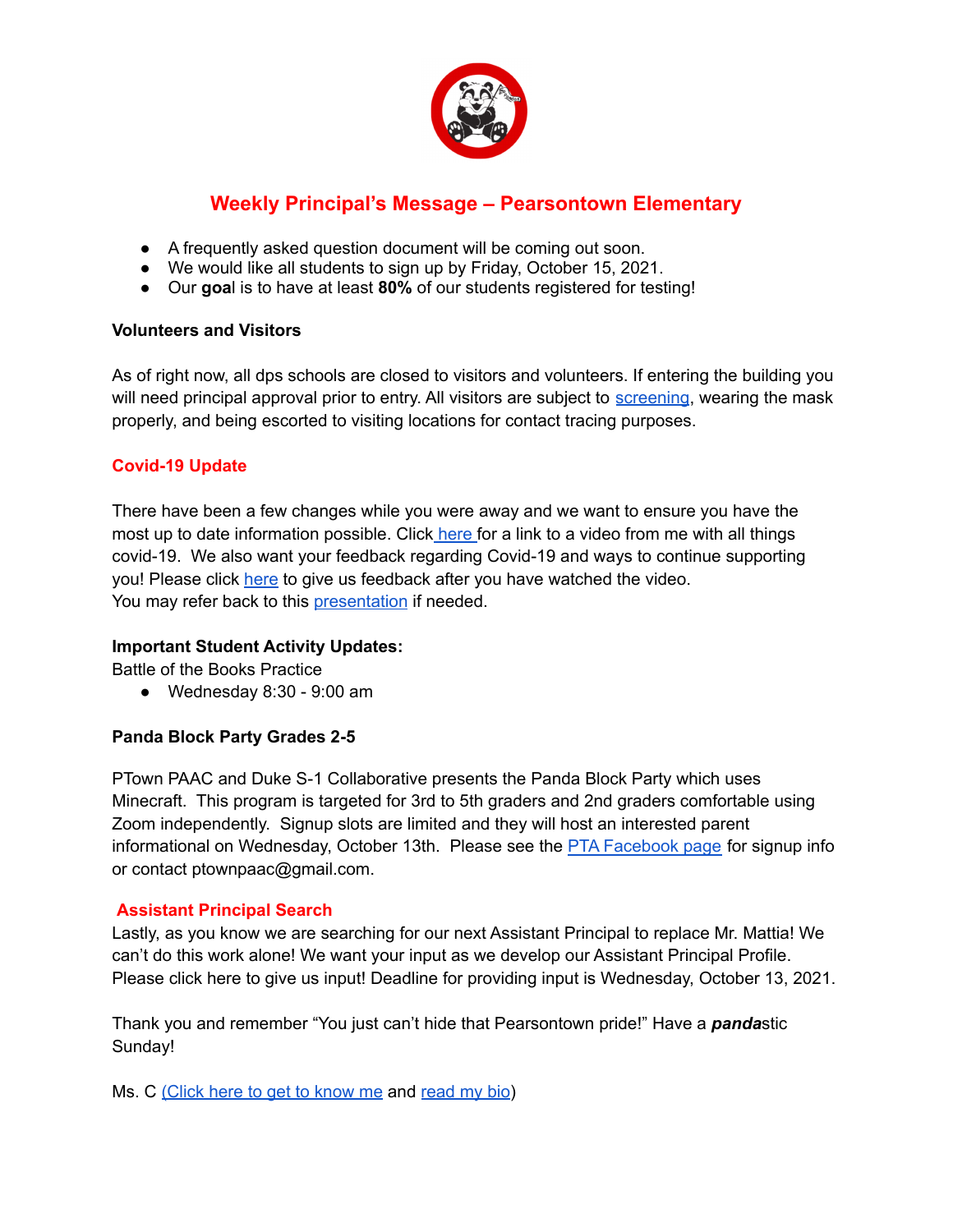

¡Buenas noches, Panda Nation!

¡Es la Sra. Cunningham llamando con la actualización de esta semana!

¡Gracias a cada uno de ustedes por todo el amor y apoyo que me han mostrado mientras hago la transición a mi nuevo rol! ¡Se siente tan bien estar de vuelta en casa! Espero poder colaborar con usted mientras continuamos con el éxito de nuestros estudiantes. ¡Bienvenidos de un tan necesario descanso de intercesión! ¡Esperamos que haya podido disfrutar del tiempo en familia que tanto necesita!

Esta semana el miércoles tendremos salida anticipada. Los estudiantes saldrán a la 1:30 pm. Le pedimos que si planea cambiar el método en el que su hijo se irá a casa, hágalo antes de las 12:00 pm. Esto nos ayuda a asegurarnos de poder trasladar a todos de forma segura.

## **Actualización actual de Power School para estudiantes**

¡Las boletas de calificaciones de los padres están programadas para ser entregadas el viernes! Para asegurarse de tener acceso al progreso académico de su hijo, asegúrese de haber actualizado su información en PowerSchool. Haga clic [aquí](https://www.dpsnc.net/Page/4734) para obtener detalles sobre cómo actualizar su portal de estudiantes que regresan. Si tiene alguna pregunta sobre cómo actualizar su cuenta, comuníquese con nuestra gerente de datos, la Sra. Marcia Brown

## **Semana de agradecimiento al conserje**

¡Queremos enviar un agradecimiento especial a nuestro equipo de conserjes panda! ¡Han trabajado tan duro para asegurar que nuestra escuela esté lista para el regreso de los estudiantes! La semana pasada también fue la semana de agradecimiento a los conserjes. Lo observaremos esta semana para asegurarnos de que toda nuestra comunidad pueda mostrarles amor. Envíeles notas de amor, regalos de agradecimiento y abrazos virtuales esta semana. Contamos con 6 Custodios en el sitio. Nuestros conserjes son el Sr. Meadows, la Sra. Jones, el Sr. Williams, la Sra. Cox, la Sra. Flores y el Sr. Perry. ¡Su trabajo es fundamental y ayuda a garantizar la limpieza y seguridad de nuestra escuela!

## **Pruebas in situ**

¡Nos complace anunciar que tendremos pruebas de vigilancia en el sitio en nuestra escuela! Esto comenzará en los próximos días. Hay algunas cosas que queremos que sepas.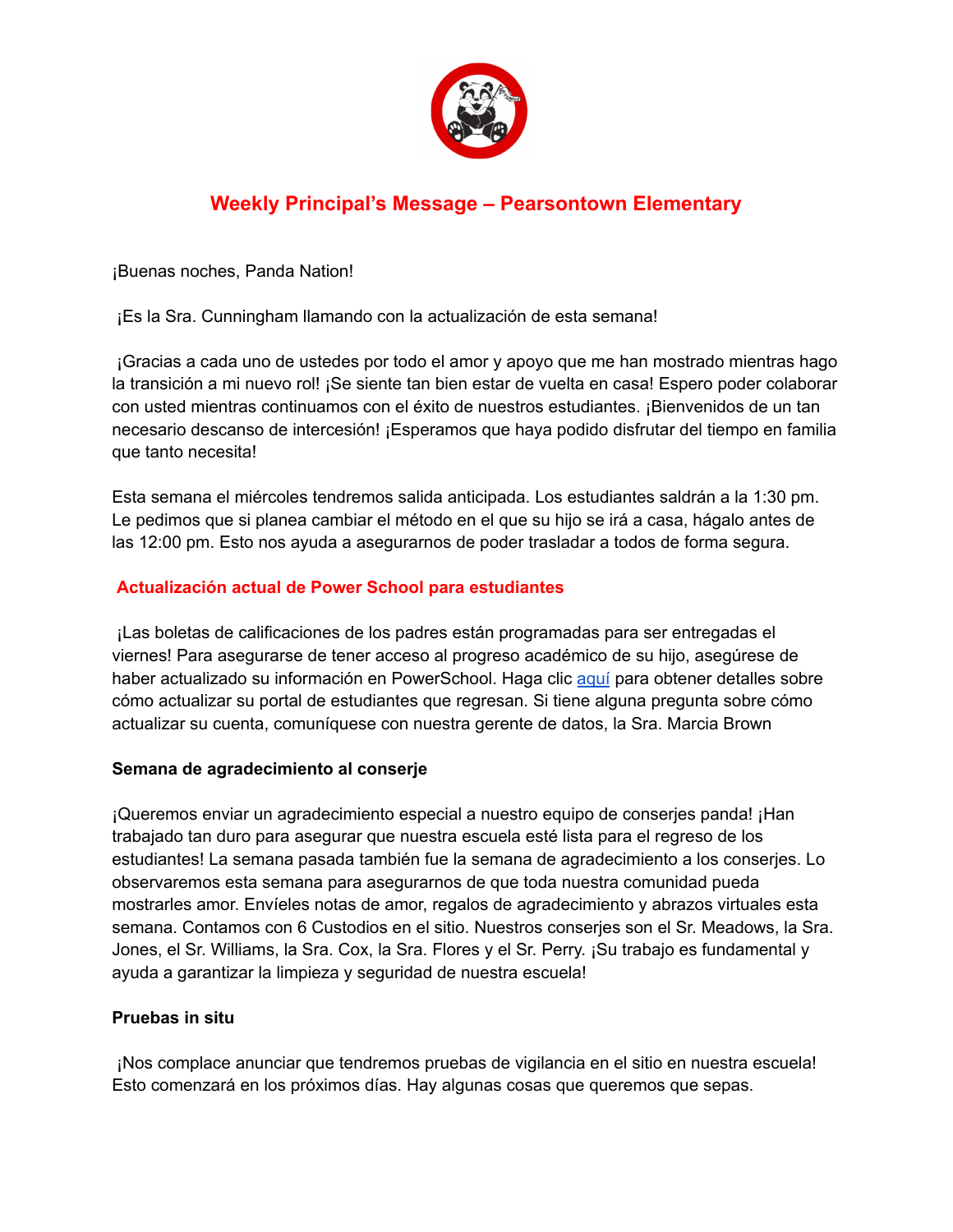

- Este es un hisopo suave en la abertura nasal, ¡no una evaluación de cosquillas cerebrales!
- El lunes, enviaremos a casa el formulario de registro para que todos los estudiantes se inscriban en el proceso de la pantalla. ¡Solo necesitará completar el formulario una vez! Una vez completado, cada vez que su hijo esté en el campus, serán evaluados.
- Pronto se publicará un documento de preguntas frecuentes.
- Nos gustaría que todos los estudiantes se inscribieran antes del viernes 15 de octubre de 2021.
- ¡Nuestro objetivo es tener al menos el 80% de nuestros estudiantes registrados para las pruebas!

#### **Voluntarios y visitantes**

En este momento, todas las escuelas de dps están cerradas para visitantes y voluntarios. Si ingresa al edificio, necesitará la aprobación del director antes de ingresar. Todos los visitantes están sujetos a poner en [pantalla,](https://docs.google.com/document/d/1q2cuKPGbC6GIx2ZiWM6GN4xhG0ofBoC3arsuhSQhEcY/edit) usar la máscara correctamente y ser escoltado a los lugares de visita con fines de rastreo de contactos.

#### **Actualización de Covid-19**

Ha habido algunos cambios mientras estuvo fuera y queremos asegurarnos de que tenga la información más actualizada posible. Hacer clic [aquí](https://drive.google.com/file/d/14PizvhuKMQiOkIKa4qmdupMH8fXO7AZC/view?usp=drive_web) para obtener un enlace a un video mío con todo lo relacionado con covid-19. ¡También queremos sus comentarios sobre Covid-19 y las formas de seguir apoyándolo! Por favor haz click [aquí](https://forms.gle/SwHywyWfW2f4AJMg7) para darnos su opinión después de haber visto el video.

Puede volver a consultar este [presentación](https://docs.google.com/presentation/d/1oz-85WUp4RMLZ0zMPx_L7IRaVfB-kYVGvZ5oO3jU2lA/edit#slide=id.p1) si es necesario.

#### **Actualizaciones importantes de la actividad estudiantil**

Práctica de la batalla de los libros

• Miércoles 8:30 - 9:00 am

#### Panda Block Party Grados 2-5

PTown PAAC y Duke S-1 Collaborative presentan Panda Block Party que usa Minecraft. Este programa está dirigido a estudiantes de 3º a 5º grado y 2º grado que se sientan cómodos usando Zoom de forma independiente. Los espacios para inscribirse son limitados y ofrecerán